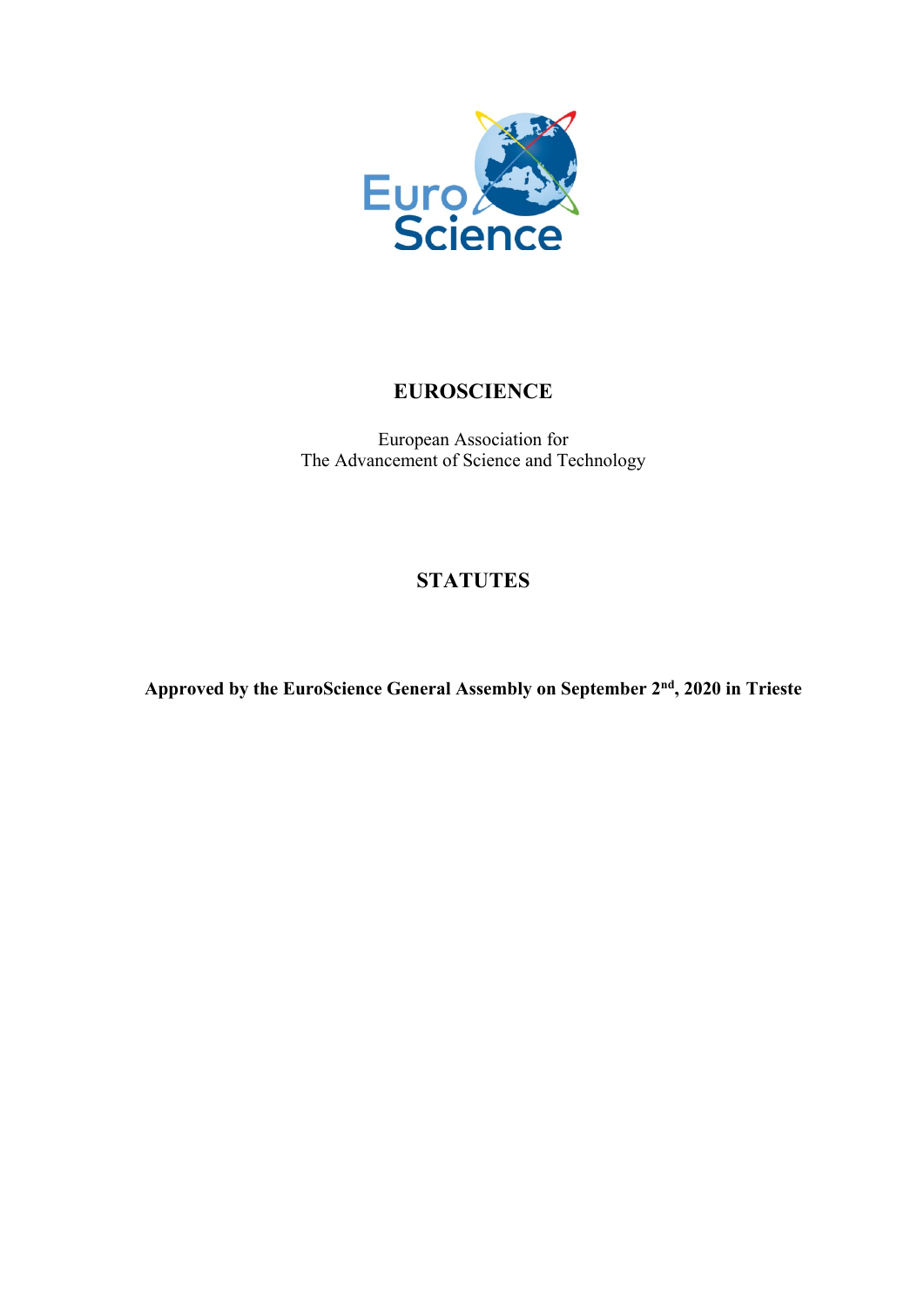# **Article 1: NAME, LEGAL STATUS, REGISTERED OFFICE**

- 1) The Association is an international, independent and non-profit-making association with the name of:
	- (French) EuroScience (Association Européenne pour la Promotion de la Science et de la Technologie)
	- (English) EuroScience (European Association for the Advancement of Science and Technology).
- 2)The Association is established according to the local laws of associations prevailing in the departments of Haut Rhin, Bas-Rhin and Moselle, regulated by the article 21 et sq. of the local civil code (law of 1908).
- 3) The Association is registered in Strasbourg (France).

### **Article 2: DURATION**

1)EuroScience is established for an indefinite period of time.

#### **Article 3: ORGANISATIONAL STRUCTURE**

- 1) EuroScience comprises the following structural elements:
- the MEMBERS
- the GENERAL ASSEMBLY
- the GOVERNING BOARD
- the PRESIDENT
- two VICE-PRESIDENTS
- ELECTED and ADMINISTRATIVE OFFICERS
- the EXECUTIVE COMMITTEE
- WORKING GROUPS AND LOCAL SECTIONS
- the ESOF COMMITTEE.

### **Article 4: OBJECTIVES**

- 1) EuroScience is an association active throughout all fields of science, i.e. the social sciences and humanities, mathematics and computer science, natural, medical and technical sciences.
- 2) EuroScience is a pan-European platform for scientists, engineers, students and all those interested in the pursuit of science and technology for the greatest benefit of European society with the objectives
	- to provide its members with an effective voice in discussions and policy making about science and technology and society in Europe;
	- to promote a scientific culture and a dialogue and mutual understanding between science and society, amongst others in order to warrant the free, but responsible pursuit of knowledge to the greatest benefit of society;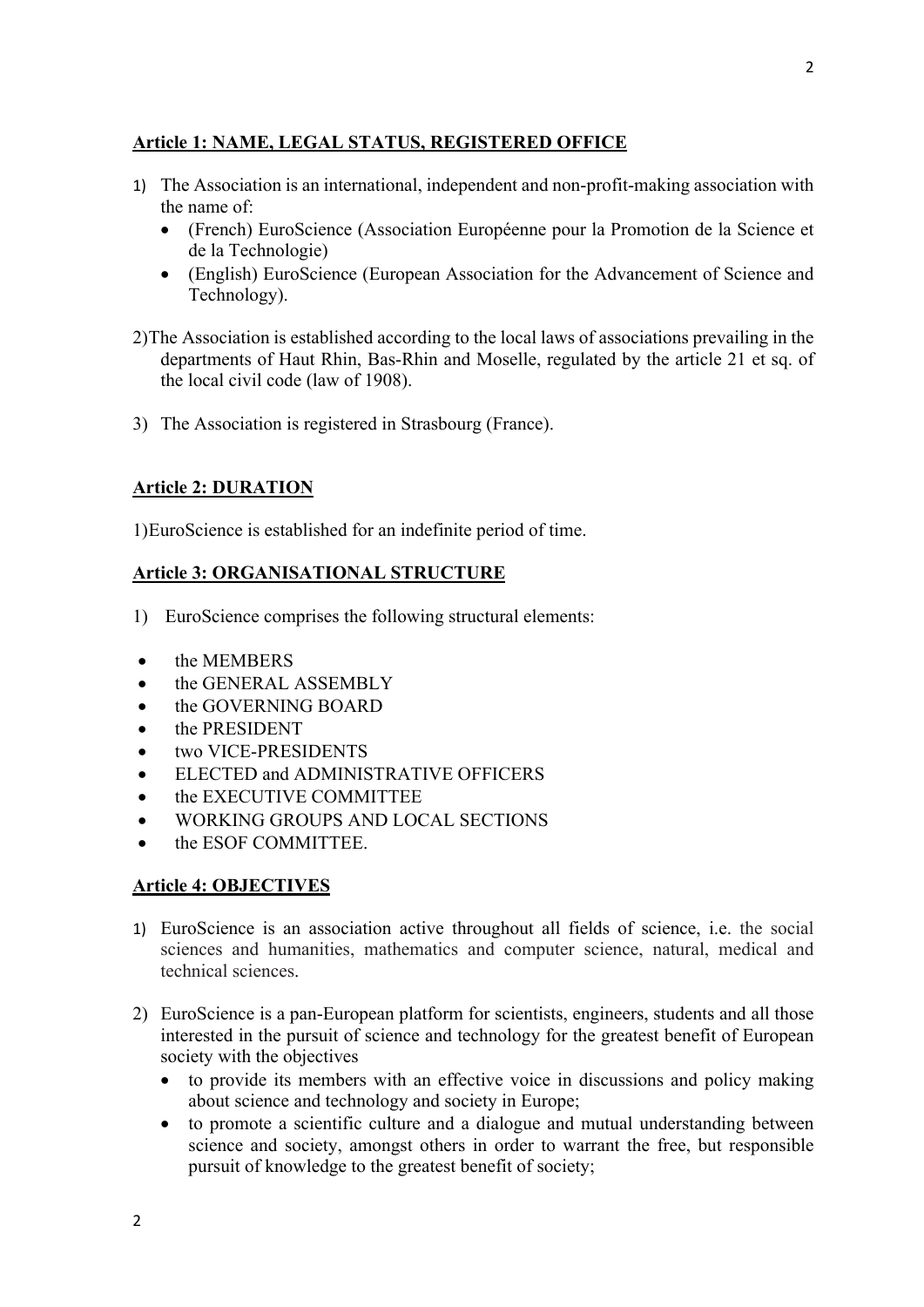- to foster a European spirit amongst its members through discussions of issues of importance to many;
- to facilitate co-operation between all stakeholders in science and technology in Europe, and thus contribute to the understanding of science and technology as a common endeavour for the benefit of Europe and its citizens;
- to further collaboration among European scientific institutions, as well as scientific and technological relations between Europe and the rest of the world.
- 3) It will pursue these objectives by actively engaging in study, debate, publications, providing platforms, and any other requisite activities, including taking part in any association or group if that contributes to achieving EuroScience's objectives, at the European as well as national levels.
- 4) In order to pursue its objectives, EuroScience also initiates and participates in the organisation of scientific conferences in Europe that bring together stakeholders in science and technology in an open forum with a free exchange of information across disciplines and between science and society. These ESOF (European Science Open Forum) meetings are complemented by smaller topical meetings and by regional meetings.

# **Article 5: MEMBERS**

- 1) Membership of EuroScience is open to all natural and legal persons who support the objectives of EuroScience and are willing to contribute to achieving those objectives.
- 2) There are five *membership* categories:
	- *Members at large – Associate Members*
	- *Full Members*
	- *Fellows*
	- *Honorary Members*
	- *Corporate members.*
- 3) *Members at large – Associate Members* are natural persons who have registered through the website of EuroScience, its webzine EuroScientist or at ESOF, and who choose not to pay contribution, but to be entitled to participate and speak in the General Assembly, without voting rights.
- 4) *Full Members* are natural persons who have registered through the website of EuroScience, its webzine EuroScientist or at ESOF, and who choose to pay contribution and enjoy the maximum rights of EuroScience members. These rights include full voting rights during the General Assembly and voting by correspondence, as well as the right to be elected as members of the Governing Board, on the condition that they have paid their membership contribution prior to the election.
- 5) *EuroScience Fellows,* to be appointed by the Governing Board, are natural persons who have made highly outstanding contributions to science or innovation and association with EuroScience will assist EuroScience in achieving its objectives. Unless EuroScience fellows are also Full Members, they have no voting rights, nor can they be elected.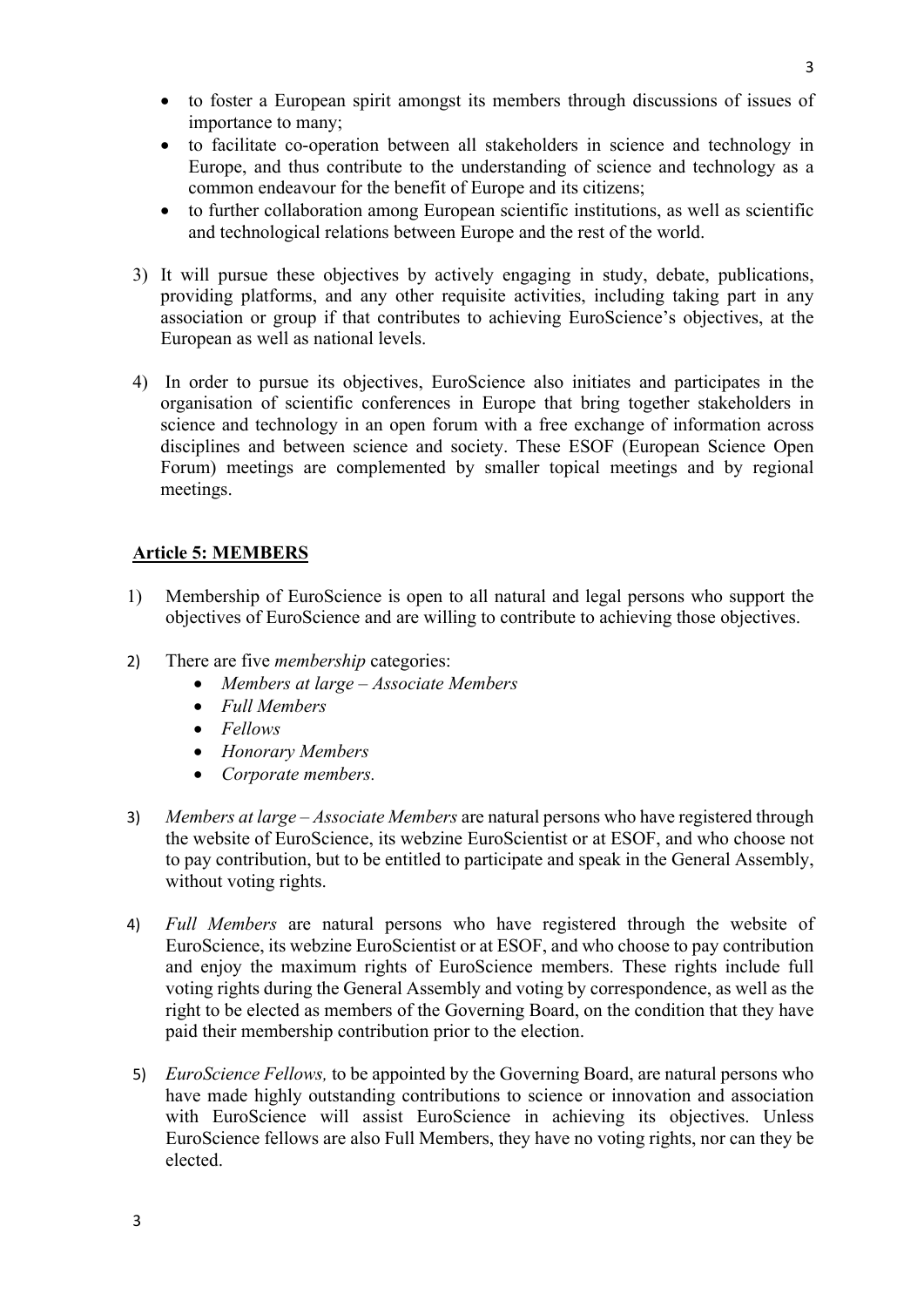- 6) *Honorary members* are natural persons who have been particularly meritorious for EuroScience and who have been significantly contributing to European science and society. The honorary EuroScience Vice-Presidents will be automatically granted the honour of becoming Honorary EuroScience Member. Honorary EuroScience Members have full voting rights, and they can be elected to elective positions.
- 7) Institutes, organisations, enterprises and other stakeholders in science and technology can become *Corporate Members* in one of a number of categories to be decided by the Governing Board*.* All corporate members shall be represented in EuroScience by a person delegated for that purpose by their competent body, and possessing power of proxy in writing. Such a person has full voting rights and is eligible to being elected to the Governing Board. Each Corporate Member has the right to nominate up to 14 additional persons who shall enjoy the same benefits as full members, however, without the right to vote and be elected.
- 8) The Governing Board shall establish the scale of contributions, which will include reduced contributions for early career researchers and students as well as members of organizations with which EuroScience has concluded agreements of joint membership. The scale of contributions will include the possibility of paying once for becoming a Full (Voting) Member for Life.
- 9) Similarly the Governing Board shall decide about the principles that will underlie the benefits the various member categories will enjoy, without prejudice to the provisions in paragraphs 3, 4, 5, and 6 above.

# **Article 6: PARTNERSHIPS**

1) EuroScience actively seeks partnerships with public and private, not-for-profit or forprofit organizations to assist in achieving its objectives and to increase the impact of its activities. It shall ensure that any such partnership is in line with EuroScience's objectives, and any standards and codes of conduct it establishes.

# **Article 7: RESOURCES**

- 1) The Association's resources shall comprise:
	- a) the contributions of members;
	- b) donations and legacies;
	- c) income from Partnerships;
	- d) the proceeds from fund-raising activities;
	- e) revenues from the interest on capital;
	- f) subsidies granted by public or private benefactors;
	- g) income from contracts and grants for activities and projects in fields having a bearing on the objectives of the Association;
	- h) income from the sale of publications;
	- i) any other income that does not conflict with the objectives of EuroScience.

# **Article 8: THE GENERAL ASSEMBLY AND VOTE BY CORRESPONDENCE**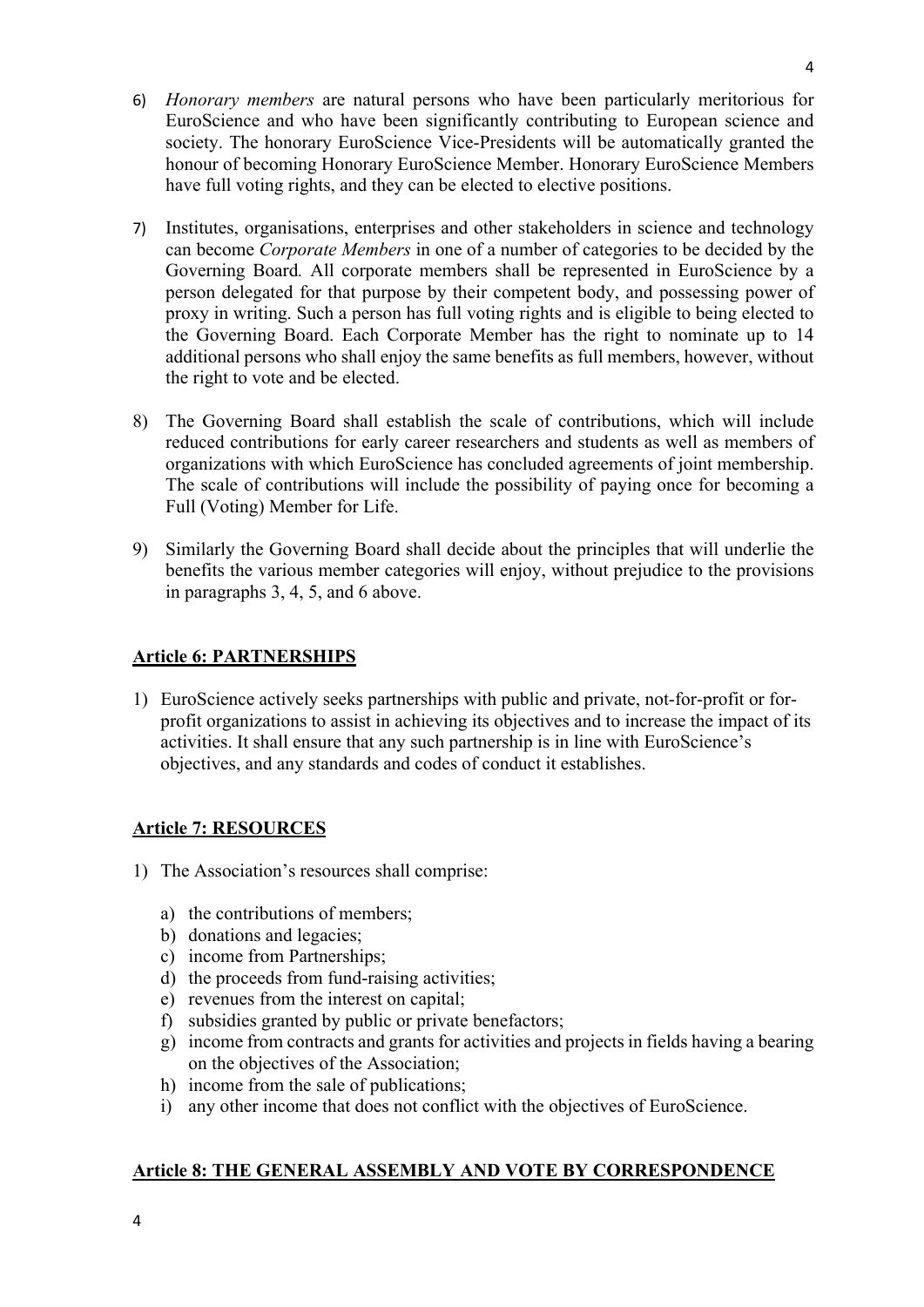#### *Sovereign power*

1) Collectively, all members with voting rights form the highest level for making decisions within EuroScience. Collectively, members exercise their powers through the General Assembly and through voting by correspondence.

#### *Responsibilities*

- 2) The powers and responsibilities of the Members include:
	- a) To decide on the general policy of the Association, and to adopt resolutions and statements to this effect at a General Assembly;
	- b) To elect in a vote by correspondence the President on the basis of a list of one (or more) candidates proposed by the Governing Board for a term of office of four years;
	- c) To elect in the same vote by correspondence eleven (11) additional members to the Governing Board for a period of four (4) years from a list of candidates proposed by the Governing Board on the basis of applications received after an open invitation to the members to submit their candidacy;
	- d) To adopt at a General Assembly a report by the President on the activities of the Association in the two previous years, a report by the Secretary General on the activities of the Office, and by the Treasurer on the financial situation of the Association and the financial planning for the two years ahead;
	- e) To adopt at a General Assembly the financial accounts of the previous year after they have been audited by a certified public accountant. As long as the General Assembly meets only once every two years the General Assembly authorises the Governing Board to approve provisionally the financial accounts of the year prior to the one the General Assembly does not meet after they have been audited by a certified public accountant. This provisional approval is subject to the formal approval by the next General Assembly.
	- f) To discharge at the General Assembly the Secretary-General and the Treasurer from liability for the financial policy and management during the previous two years;
	- g) To remove from office elected or co-opted members of the Governing Board in case of inactivity or conduct against the interest of the Association – the decision to be taken at a General Assembly;
	- h) To amend at a General Assembly the Association's Statutes;
	- i) To declare at a General Assembly the dissolution of the Association.

#### *Voting by correspondence*

3) Voting by correspondence can be done in writing, by e-mail, on the Internet or by any other technology deemed appropriate.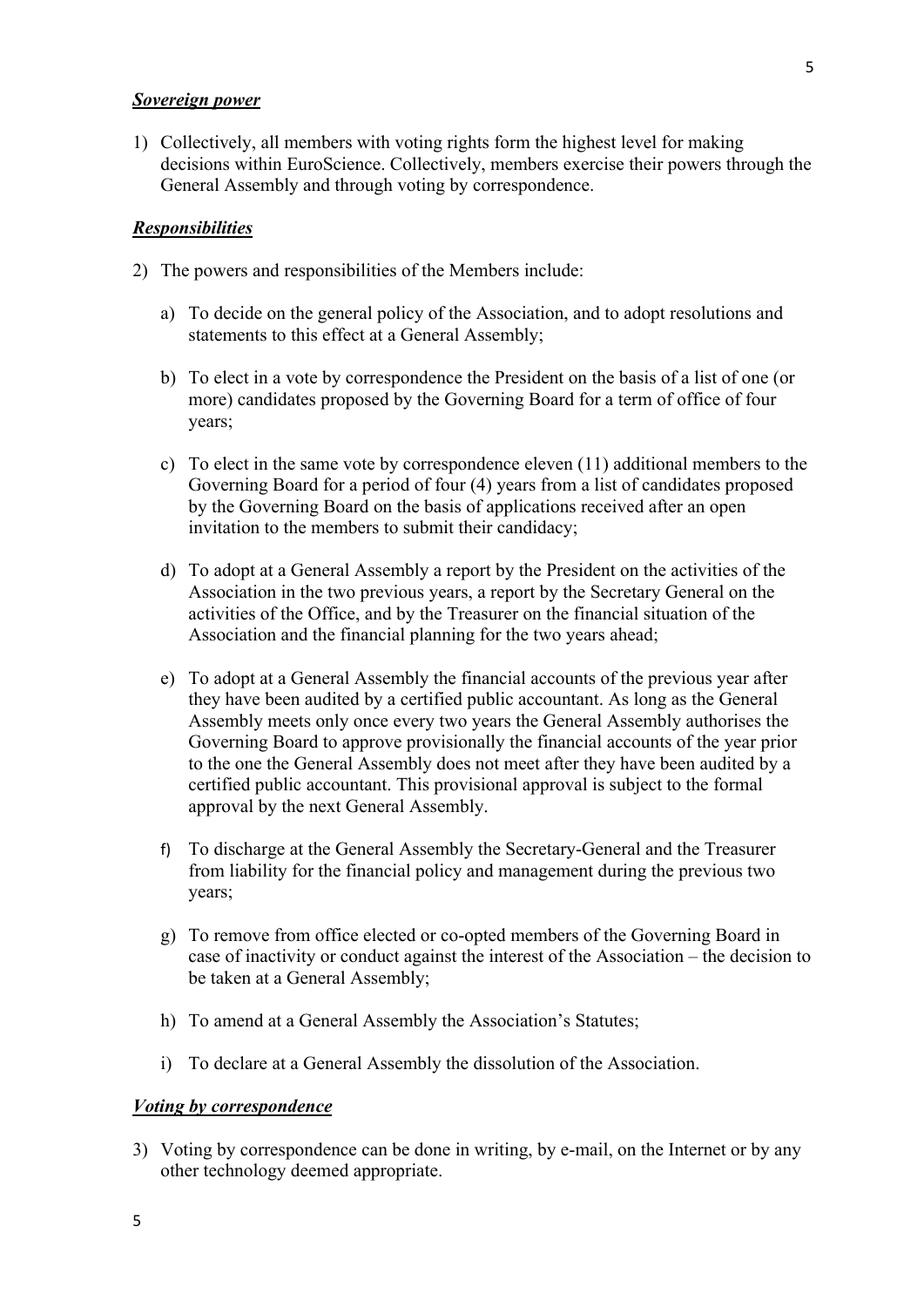- 4) The results of the vote by correspondence shall be valid irrespective of the number of members exercising their right to vote.
- 5) The results of the votes by correspondence shall be entered into a register signed by the President and the Secretary-General and held in the custody of the Secretary General who shall make it available to all members of EuroScience on request.
- 6) If deemed necessary by the Governing Board, or at the request of 10% of EuroScience's full voting members, the President shall put issues, not pertaining to dissolution of the Association or amendments to the Statutes, in writing to the members for a vote by correspondence. The Rules of Procedure shall provide for proper arrangements.

# *The General Assembly*

- 7) A General Assembly shall be held during the European Science Open Forum (ESOF) Meetings, whether ESOF meetings will be biennial or annual. Invitations to attend the General Assembly will be extended to all Euroscience Members. In general, a General Assembly can also be attended by all other persons with an interest in EUROSCIENCE's activities. Voting is, however, restricted to full members with voting rights.
- 8) Three months before the scheduled date of the Assembly, all members shall be informed by the President and the Secretary General about date and place. Also, a draft agenda must be attached which shall specify the items to be discussed.
- 9) No later than twenty-one (21) calendar days prior to the meeting, ten (10) full members of EuroScience may request that other items, not being amendments to the Statutes, are placed on the agenda. Such a request shall be made known to all members of EuroScience by correspondence.
- 10) Members who cannot attend the General Assembly can only participate in votes by instructing by electronic mail the Secretary-General at least one week in advance how to vote in their behalf. The Secretary-General shall bring a list of all such persons together with their voting instructions to the General Assembly for inspection.
- 11) The Governing Board may invite observers to the meetings of the General Assembly.

### *Decisions*

- 12) The General Assembly shall decide on issues a), and d) through f) above by a simple majority of all those members with a right to vote who are present and voting, and on issues g) through i) by a three-fourths majority of all those members with a right to vote who are present and voting. Those who abstain are counted as voters.
- 13) Decisions of the General Assembly shall be valid irrespective of the number of members present, with the exception of decisions to dissolve the Association.
- 14) The decisions of the General Assembly shall be entered into a register signed by the President and the Secretary-General and held in the custody of the Secretary General who shall make it available to all members of EuroScience.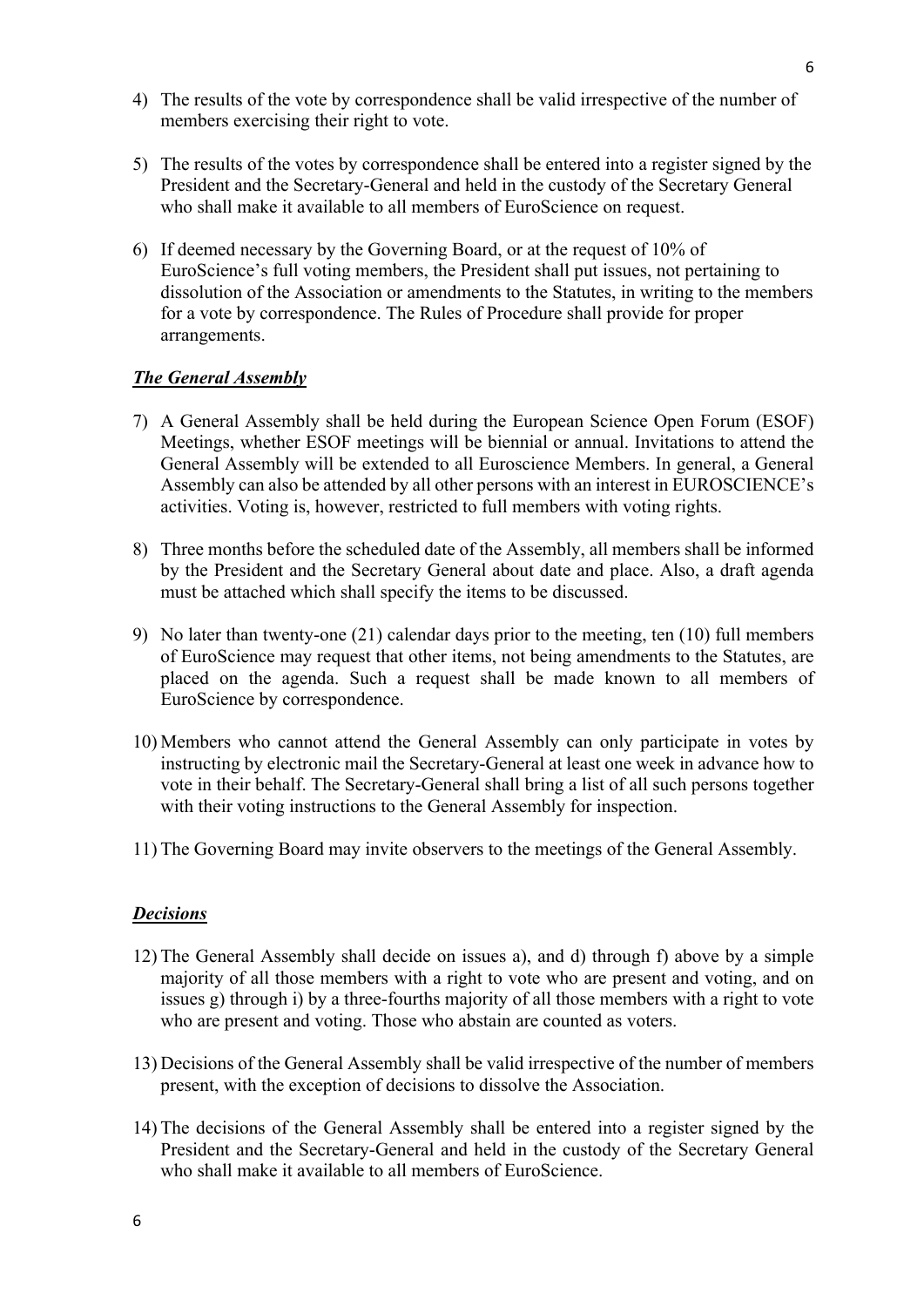#### **Article 9: GOVERNING BOARD**

#### *Composition, terms of office*

- 1) The Governing Board shall comprise up to seventeen members, one of whom is *ex officio* the Secretary-General, who will be a non-voting member. They shall all be full members of EuroScience known for their active interest and expertise in science and matters relating science and society, and their willingness to contribute actively to EuroScience. A balanced composition as far as fields of science and technology, geographical origin, professional background, gender and age are concerned shall be endeavoured. Governing Board members shall act in a personal capacity.
- 2) The Rules of Procedure shall provide for arrangements to draw up the list of candidates for the Governing Board, to be submitted for a vote by correspondence to all EuroScience members at least four weeks before the closing date of the election. These arrangements may include for the Governing Board to establish a Search Committee whose members are well aware of the duties of Governing Board members and will propose to the Governing Board a final selection of the candidates to put up for election. The incumbent Governing Board shall indicate on this list who is the candidate for President for the new term.
- 3) The members with voting right can select up to twelve (12) candidates from the list that has been distributed. The twelve (12) top-rated candidates constitute the new Governing Board. If there are at the last stage of this procedure more persons with an equal number of votes than there are remaining Governing Board positions, lots will be drawn following a procedure to be established by the Secretary General who shall ensure that no person with an interest in the outcome is involved. The full voting results will be communicated on EuroScience's website.
- 4) In the case that the candidate proposed for President is not among the 12 top-rated candidates, these 12 elected members elect in a secret vote a President among themselves. If no candidate gets an absolute majority, a second round shall decide among the candidates with the highest and second-highest number of votes. This procedure is to be repeated until a candidate obtains an absolute majority of the votes. The outcome of the election will be communicated on EuroScience's webpage.
- 5) The elected members of the Governing Board may co-opt additional members. At no moment shall there be more than 4 co-opted members. Their mandate expires at the same time the mandate of the elected members expires.
- 6) If the President after one term of office decides not to continue as President, he/she shall be given a seat as co-opted member to serve one term of office as Former President, if he/she so wishes.
- 7) The term of office of members of the Board shall be four years, starting at the General Assembly following their election, at the moment the new President takes over from the incumbent one, or when the incumbent President continues to be the President, at the moment he or she calls the new Governing Board in function. If a vacancy arises due to decease, withdrawal or removal from office of an elected member, he/she will not be replaced.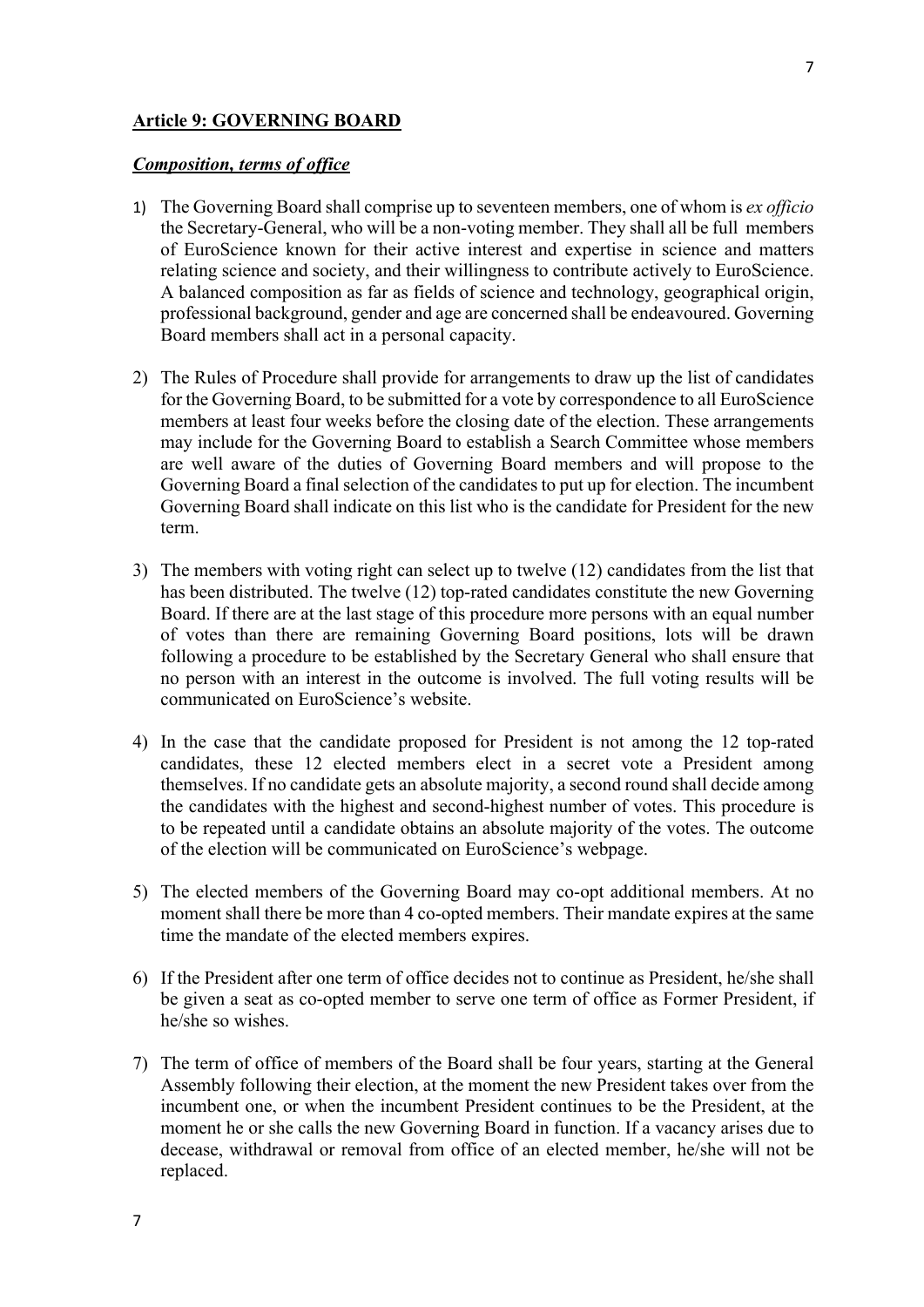- 8) A member may serve for up to two consecutive terms of office (8 years). The Governing Board pursues to replace on average one third of its members every four years. For this purpose, the Governing Board shall inform the EuroScience members which members cannot or will not stand for election when these elections are announced and applications for candidature are invited. Members of the Governing Board who have served two terms are eligible to be elected again to the Board after four years.
- 9) The Governing Board will appoint from the list of the 11 members, elected in additional to the President, two Vice-Presidents and the Treasurer.

# *Responsibilities*

- 10) Subject to the general policy established by the members at a General Assembly and the provisions of the Statutes, the Governing Board is in charge of EuroScience. In particular, the powers and responsibilities of the Governing Board include:
	- a) To organise every four years elections for the Governing Board and establish for that purpose a Search Committee to interview candidates and propose to the Governing Board a final selection to put up for election. In particular the Governing Board shall propose a candidate for President among the candidates. In years when a General Assembly will be held, elections shall be held at least three months before the General Assembly;
	- b) To elect two Vice-Presidents and a Treasurer from amongst its elected and co-opted members;
	- c) To appoint the Secretary-General for a period of four years (renewable); to appoint a Deputy Secretary-General for a period of up to four years (renewable) as it sees fit. The GB decides on the remuneration, if any, of the Secretary-General and, if relevant, of a Deputy Secretary-General;
	- d) To supervise all activities of EuroScience;
	- e) To initiate or accept Local Sections, Working Groups, or other organisational structures as EuroScience structures; as well as to dissolve them or withdraw their rights to act as EuroScience structure after due process. The President's report to the General Assembly shall explicitly mention such cases with all relevant arguments;
	- f) To establish Governing Board committees, if these are deemed necessary to carry out the Board's duties, in which case the Rules of Procedure shall provide for any necessary arrangements.
	- g) To prepare the General Assembly meetings;
	- h) To adopt the Association's annual budget within the limits of the two-year financial planning voted by the members at a General Assembly; and in a year when the General Assembly does not meet to approve provisionally subject to formal approval by the next General Assembly the financial accounts of the previous year after they have been audited by a certified public accountant;
	- i) To appoint a certified public accountant for auditing the accounts;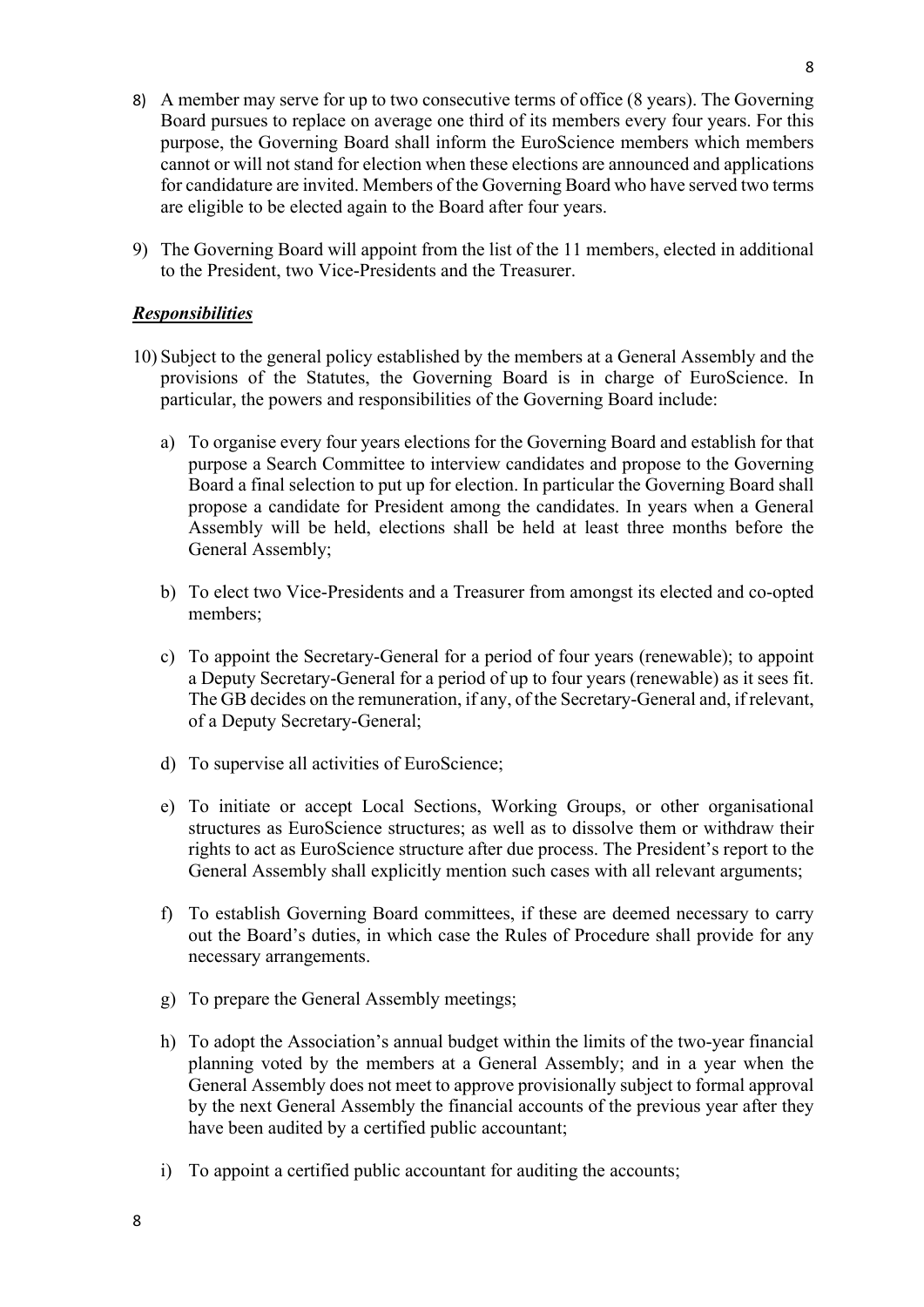- k) To approve and amend the Rules of Procedure to implement the Statutes;
- l) To decide on provisions necessary to implement the Statutes not foreseen in the Rules of Procedure.

# *Meetings, decisions*

- 11) The Governing Board shall be convened at least once per annum. It must be convened at the request of one quarter of its members.
- 12) For decisions to be valid, a Board meeting must have a quorum of half its members present or represented. Members of the Governing Board cannot be represented by another Governing Board member in a proxy capacity. The President or one of the Vice-Presidents must be present.
- 13) The Governing Board shall decide by a majority of the voting members present or represented. In the event of a tie, the President has a casting vote.
- 14) The decisions shall be entered into a register signed by the President and the Secretary General who shall keep it in his custody and make it available to members of the Association for consultation.

### *Other*

15) Members of the Governing Board shall not be remunerated.

### **Article 10: The PRESIDENT and VICE-PRESIDENTS**

- 1) The President chairs the Governing Board, the Executive Committee and the General Assembly. The President actively liaises with other stakeholders in European science and technology to strengthen the position of the Association.
- 2) Two Vice-Presidents shall assist the President and each replaces him/her if necessary. The President can, respecting the provisions of these Statutes, assign specific responsibilities to each of the Vice-Presidents.
- 3) The President may serve for a maximum of two consecutive terms (8 years).

# **Article 11: The SECRETARY-GENERAL**

- 1) The Secretary General's powers shall include:
	- The management of the office (including the recruitment of the necessary staff to support the activities of EuroScience), the administrative activities, and the finances of EuroScience;
	- The supervision of the preparation of the meetings of the Executive Committee, the Governing Board and the General Assembly, as well as the implementation of their decisions;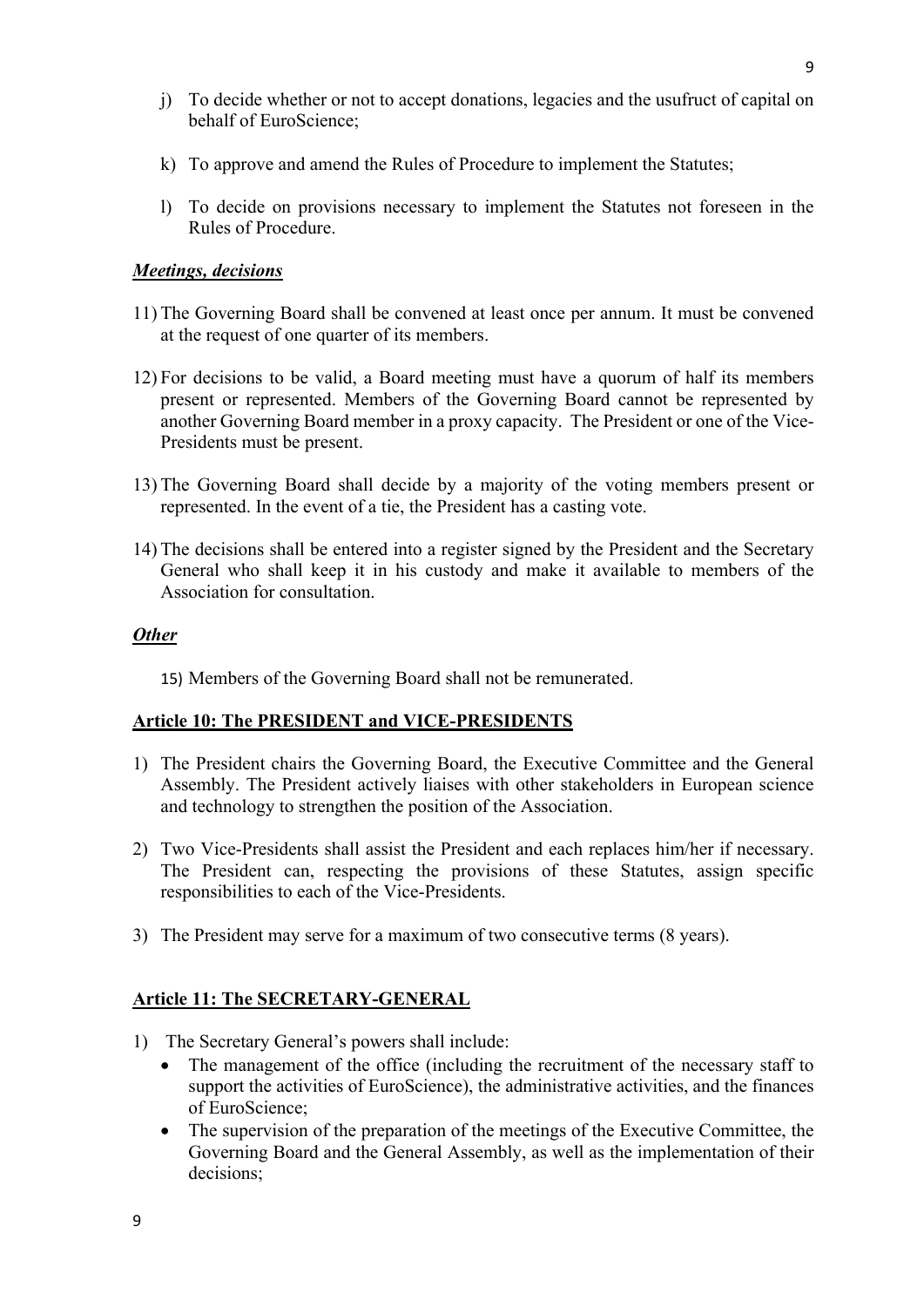- The preparation of the annual budget and the two-year financial planning in consultation with the treasurer;
- The preparation of the closure of the accounts of the previous year and their audit by an external auditor, in consultation with the Treasurer;
- The conclusion, not prejudicing what is provided for in paragraph 3 of Article 15, and implementation of contracts following from decisions of the Governing Board and from the approved annual budget;
- The negotiation with potential host cities for ESOF conferences, under the coordination of the President;
- The representation of EuroScience as provided in Art. 15.1, under the coordination of the President.
- 2) The Secretary General, in consultation with the Treasurer, shall be responsible for the control and administration of all investment, endowment and trust funds and such other funds as the Governing Board may designate. Any policies with respect to these funds shall be discussed and agreed in the Executive Board.
- 3) The Secretary General shall report to the President and the Governing Board.

### **Article 12: The TREASURER**

- 1) The Treasurer shall, together with the Secretary General, propose to the Governing Board the annual budget, and a medium- and long-term financial strategy and planning for the Association for approval.
- 2) The Treasurer shall in particular, together with the Secretary General, develop a fund raising strategy.
- 3) The Treasurer shall, in general, advise and assist the Secretary General in exercising his/her financial responsibilities.
- 4) Financial documents to be put to the Governing Board and the General Assembly shall need the prior approval of the Executive Committee.
- 5) The Treasurer shall report to the General Assembly.

### **Article 13: The EXECUTIVE COMMITTEE**

- 1) The Executive Committee shall consist of the President, the two Vice-Presidents, the Secretary General and the Treasurer as ordinary members. If the former President is a member of the Governing Board, he/she may be invited to attend the Executive Committee meetings in an advisory capacity.
- 2) The Executive Committee shall prepare and implement the Governing Board's decisions.
- 3) Publication of any documents that could implicate the liability of the Association requires authorisation by the Executive Committee.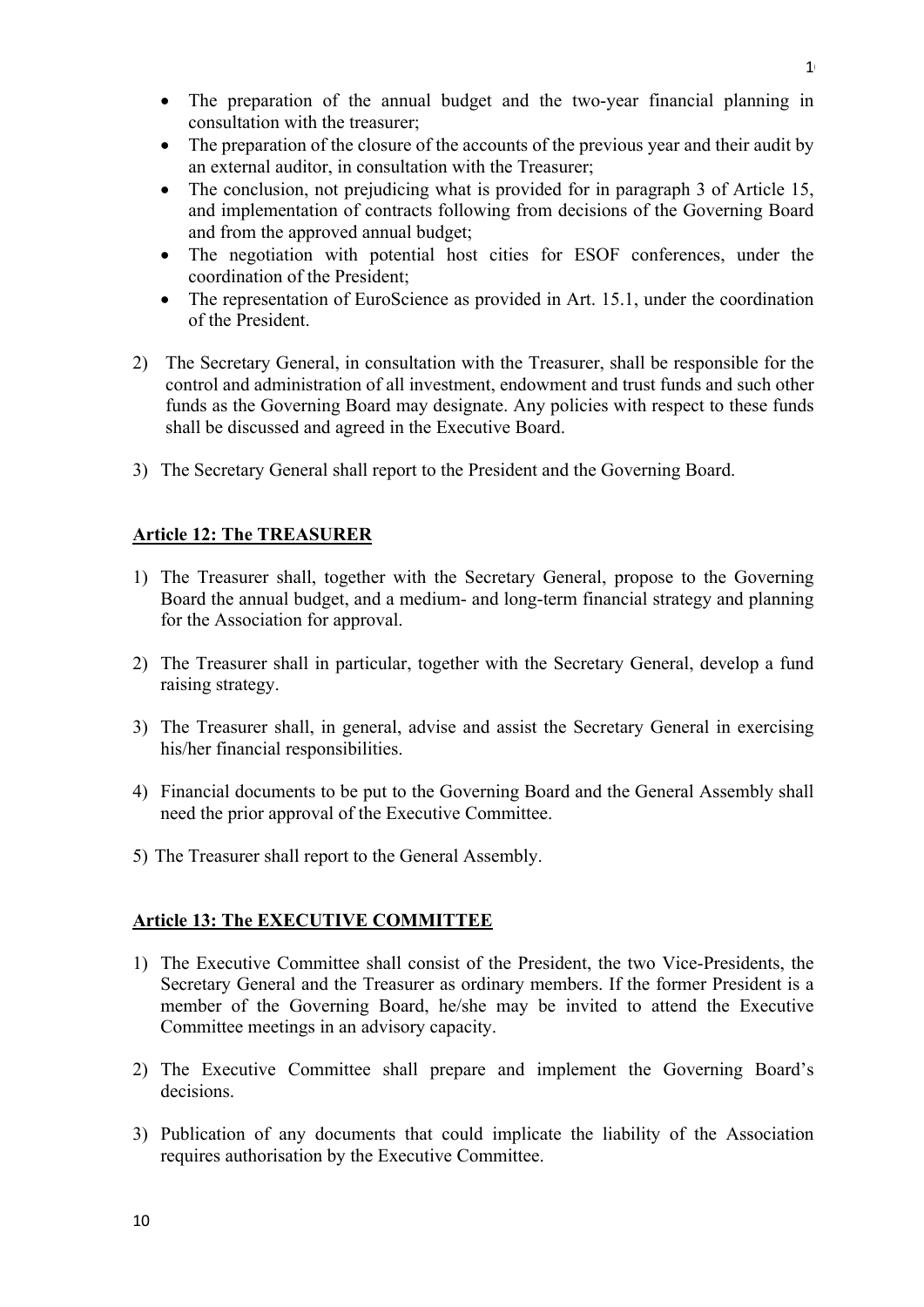- 4) The Executive Committee shall meet at least once every three months. The Secretary General, in consultation with the President, convenes the meetings that may be held by conference call or video conference. A quorum of three ordinary members, including the Secretary General, is necessary for decisions to be valid.
- 5) The Executive Committee endeavours to reach unanimity, but, if necessary, decisions are taken by a simple majority vote, with the President having a casting vote.
- 6) The Executive Committee can invite as appropriate Governing Board members to attend meetings of the Executive Committee as observers. Governing Board members may request the President if they could attend meetings of the Executive Committee.

# **Article 14: WORKING GROUPS & LOCAL SECTIONS**

- 1) The Governing Board can establish dedicated working groups which are open to all interested members of EuroScience to further the objectives of EuroScience, and to actively involve its members. The Rules of Procedure shall establish the arrangements with which all Working Groups shall comply.
- 2) Wherever possible, EuroScience members or the Governing Board will initiate Local Sections, where 'local' means any geographical delineation that is deemed useful to gather members of EuroScience in order to enhance its local impact. Any Local Section will need the written approval of the Governing Board before it may announce itself as EuroScience Local Section. Local Sections may establish their own financial accounts and meet any local legal obligations which may be necessary. Local sections must submit an annual report on activities and finances to the Governing Board. The Rules of Procedure shall establish the arrangements with which all Local Sections shall comply.
- 3) The Governing Board may decide to dissolve dedicated working groups or withdraw the right of a Local Section to continue as EuroScience Local Section. The Rules of Procedure shall provide for proper procedures to be followed in such cases.

### **Article 15: REPRESENTATION AND SIGNATURE RIGHTS**

- 1) General representation of EuroScience is the responsibility of the President, the Vice-Presidents, the Secretary-General or where necessary other Governing Board members.
- 2) The President and the Secretary-General shall, jointly and severally, represent the Association in all official deeds. If necessary, they can delegate this authority to either one of the Vice-Presidents.
- 3) Signature rights for EuroScience bank accounts are given to the President or his/her replacement when needed, the Secretary General, the Deputy Secretary General and the Treasurer. Individual transactions that exceed 10.000 Euros require two signatures.
- 4) Contractual arrangements for the purpose of operating the Association shall be signed by the Secretary-General. Other contractual arrangements legally binding the Association for a period of more than two years require the signatures of the President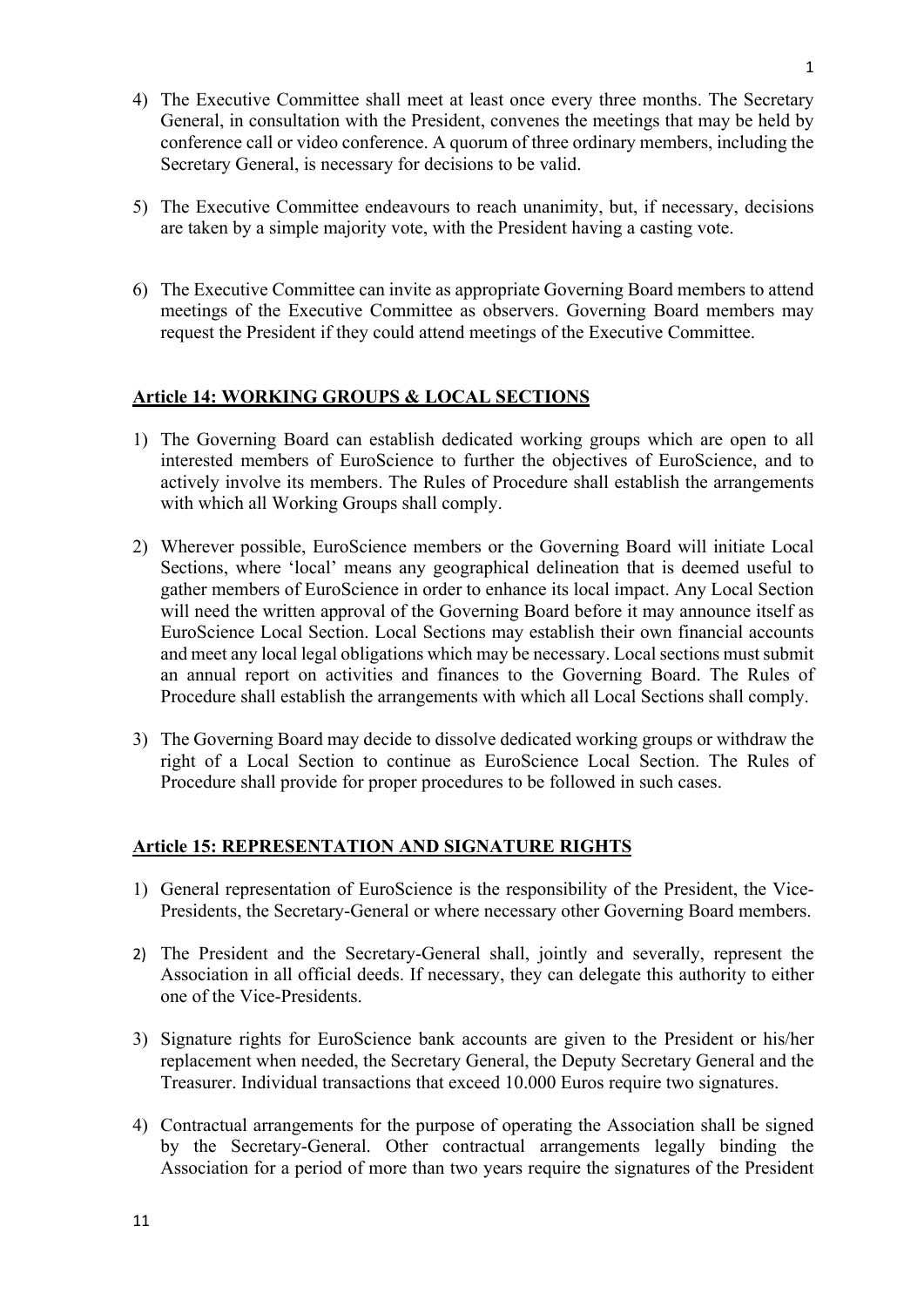and the Secretary-General. The Rules of Procedure shall define the powers of delegation, including to staff of the Association, of the President and the Secretary-General.

5) Any legal actions to which the Association is a party, as plaintiff or defendant, shall be undertaken under the responsibility of the Governing Board. The President and the Secretary-General shall, jointly and severally, represent EuroScience in such actions.

### **Article 16: EUROSCIENCE OPEN FORUM (ESOF)**

- 1) The Governing Board is responsible for the organization of biennial (or annual) EuroScience Open Forum (ESOF) meetings as an important instrument for EuroScience to achieve its objectives. ESOF events provide a European platform for all parties interested in science and technology to present scientific and technological developments at the cutting edge of research; to stimulate the European public's awareness of, and interest in science and technology; to foster a European dialogue on science and technology, society and policy, and to bring together European science and technology organizations and societies.
- 2) For the purpose of organizing regular EuroScience Open Forum (ESOF) events, the Governing Board shall establish, together with selected partners providing significant support to EuroScience/ESOF, an ESOF COMMITTEE with the aim to define and maintain the nature of ESOF in accordance with the objectives of EuroScience, to solicit and evaluate proposals to host ESOF events, and to select host cities. At least half of the members of the ESOF Committee, including the ESOF Committee Chair, shall be Governing Board members to ensure that the interests and values of EuroScience are duly safeguarded, and that the composition and the rules of procedure of the ESOF supervisory body strictly exclude any conflicts of interest related to any of the proposals for host cities. The Chair of the ESOF Committee has the deciding vote in case of a tie and shall report to the EuroScience Governing Board.
- 3) The Governing Board sees to it that proper organizational arrangements for each ESOF event are put in place in a timely manner, and that the interests of EuroScience and the truly European nature of ESOF are duly safeguarded.
- 4) Legal agreements will be established between EuroScience and the local organising structure for each ESOF event.

#### **Article 17: AMENDMENT OF THE STATUTES**

- 1) The collective members of the Association with voting rights at a General Assembly shall have the sole power to amend the Statutes of the Association and vote in accordance with Article 8.12.
- 2) The Governing Board shall notify the EuroScience members at least one month in advance of a General Assembly of any amendment to the Statutes on which the members at the General Assembly have to decide. Twenty-five (25) full members may request no later than forty-five calendar days before a General Assembly meeting that a particular amendment is tabled, in which case the Governing Board attaches its recommendation to that particular amendment.